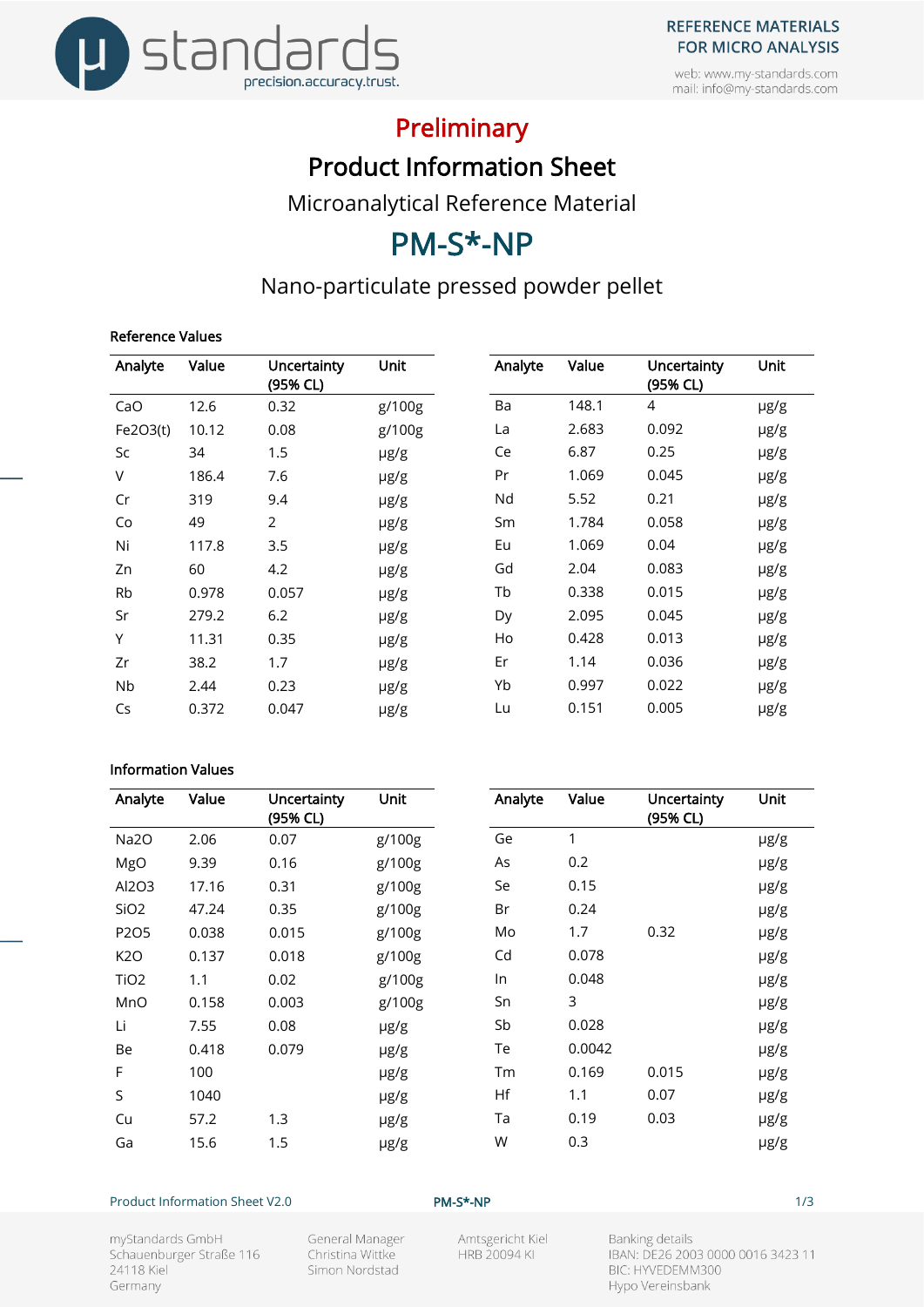# stand precision.accuracy.trust.

web: www.my-standards.com mail: info@my-standards.com

| Analyte | Value  | Uncertainty<br>(95% CL) | Unit | Analyte | Value | Uncertainty<br>(95% CL) | Unit      |
|---------|--------|-------------------------|------|---------|-------|-------------------------|-----------|
| ١r      | 0.002  |                         | µg/g | Pb      | 2.47  | 0.82                    | $\mu$ g/g |
| Au      | 0.0009 |                         | µg/g | Th      | 0.053 | 0.015                   | µg/g      |
| Hg      | 0.01   |                         | µg/g | U       | 0.019 | 0.014                   | µg/g      |
| Tl      | 0.044  | 0.016                   | µg/g |         |       |                         |           |

All values are the present best estimates of the true content for each element in the original powder. These values are taken from the GeoReM database. The databases' curator K.-P. Jochum evaluated 400 analysis in order to "re-certify" the material based on a statistically more solid basis than the original data sheet. The values do have a higher likelihood of being true/accurate, in an analytical sense. Information values did not fulfil all necessary statistical criteria of a reference value and should neither be considered for calibration nor validation.

\*The original manufacturer (CNRS-CRPG) is not liable for any issues occurring from the use of this material since they took no part in the manufacturing of the pellets.

# Intended Use

This microanalytical reference material (MRM) is designed for use by laboratories undertaking the determination of major and trace element mass fractions in microgabbro and equivalent matrices with LA-ICP-MS (Laser Ablation Inductively Coupled Plasma Mass Spectrometry), µXRF/XRF (Micro X-ray Fluorescence Spectroscopy) and LIBS (Laser-Induced Breakdown Spectroscopy). It is suitable for calibration and as a secondary reference material for the assessment of a measurement procedure and quality control. Note that the material may only be used for a single purpose in the same measurement process. For example, it must not be used for calibration and method validation at the same time.

## Description of the MRM

This MRM is a nanoparticular pressed powder pellet of the microgabbro powder "PM-S". The original powder, purchased from the Centre de Recherches Pétrographiques et Géochimiques (CNRS-CRPG), was subjected to our own material-specific milling protocol and pressed without any binders using a programmable hydraulic press. The fortification of contrasting colour surrounding the reference material is, according to the manufacturer, an "organic compound". The exact composition is not specified any closer. The certificate of analysis is available on demand.

## Handling advice and Storage

Avoid touching the pellet's surface directly in order to prevent contamination. Also, do not clean the surface with any liquids as it may compromise the pellet's integrity.

Please note the label marks the bottom of the pellet.

If using a pressed pellet not ordered specifically for µXRF and or XRF please consider the sample thickness. Store the MRM in a desiccator and or in a dark and dry environment.

The myStandards GmbH cannot be held responsible for changes that happen during storage of the material at the customer's premises, especially with respect to opened samples.

#### Product Information Sheet V2.0 **PM-S\*-NP** Product Information Sheet V2.0 **PM-S\*-NP** 2/3

myStandards GmbH Schauenburger Straße 116 24118 Kiel Germany

General Manager Christina Wittke Simon Nordstad

Amtsgericht Kiel **HRB 20094 KI** 

Banking details IBAN: DE26 2003 0000 0016 3423 11 BIC: HYVEDEMM300 Hypo Vereinsbank